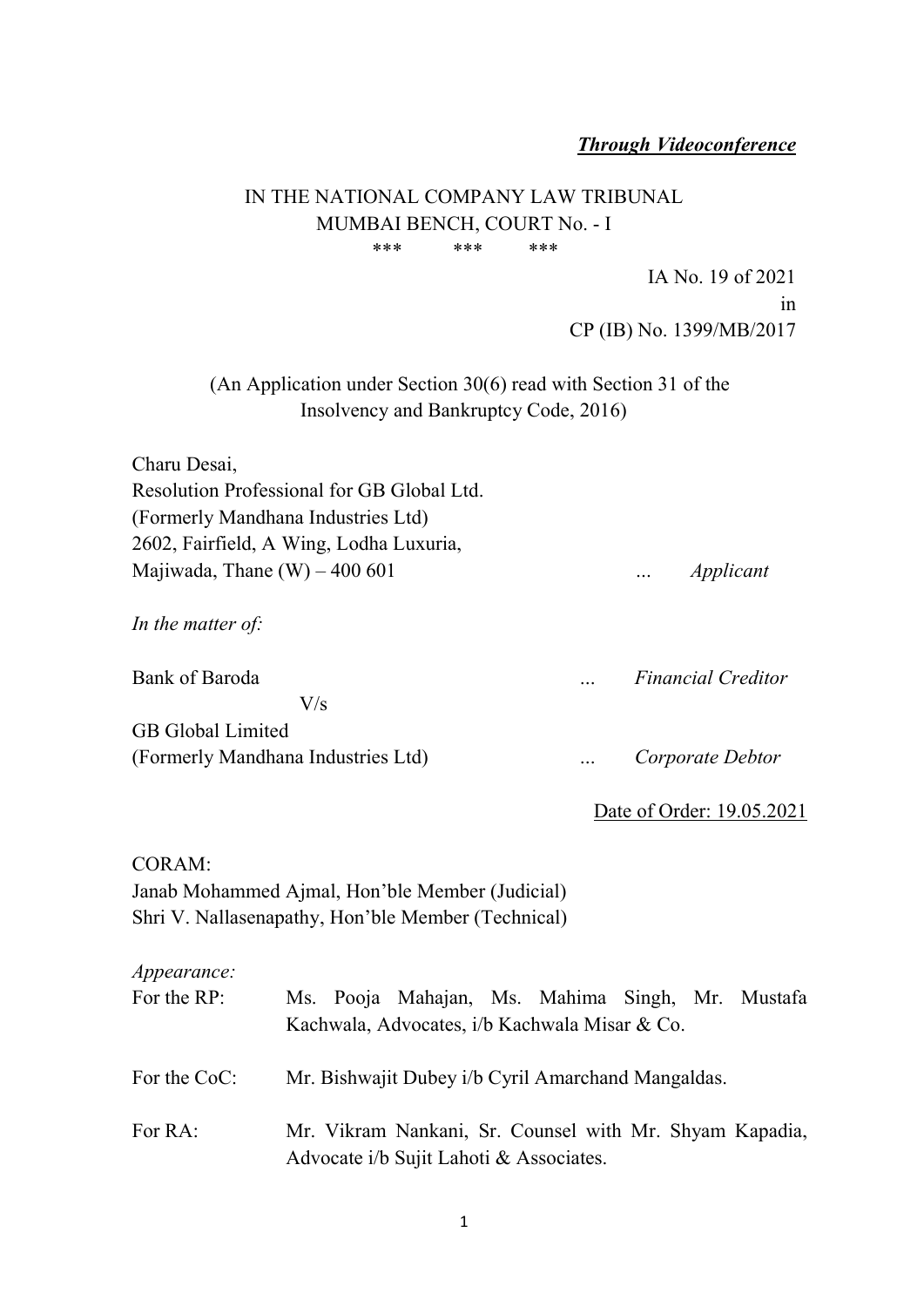Per: V. Nallasenapathy, Member (Technical)

# ORDER

This is an Application under section 30(6) of the Insolvency and Bankruptcy Code, 2016 (the Code) by the Resolution Professional seeking approval of the Resolution Plan submitted by the Resolution Applicant namely, Dev Land & Housing Private Limited.

- 2. The facts leading to the Application are as under:
	- a. Corporate Insolvency Resolution Process (CIRP) of the Corporate Debtor was initiated by this Bench by order dated 29.09.2017 (Admission Order) and Mrs. Charu Desai was appointed as Interim Resolution Professional (IRP), who was subsequently confirmed as the Resolution Professional (RP).
	- b. On 30.11.2018 in MA No. 692 of 2018, this Tribunal approved the Resolution Plan submitted by Formation Textiles LLC (FTL). FTL took over the management/control of the affairs of the Corporate Debtor on 31.01.2019. However, after taking over the management/ control of the Corporate Debtor, FTL did not implement the Resolution Plan as per its terms. FTL after taking over the Corporate Debtor (Mandhana Industries Limited) changed its name. The Corporate Debtor since 20.08.2019 accordingly is known as 'GB Global Limited'. This Tribunal by order dated 05.12.2019, as an interim measure, directed restoration of CIRP and directed FTL to hand over the possession of the Corporate Debtor to the CoC and the erstwhile RP. Accordingly, in the meeting of the CoC held on 08.01.2020, FTL handed over the possession of the Corporate Debtor to the CoC, who in turn handed over the same to the Applicant RP. This Tribunal vide order dated 05.02.2020, allowed the RP to invite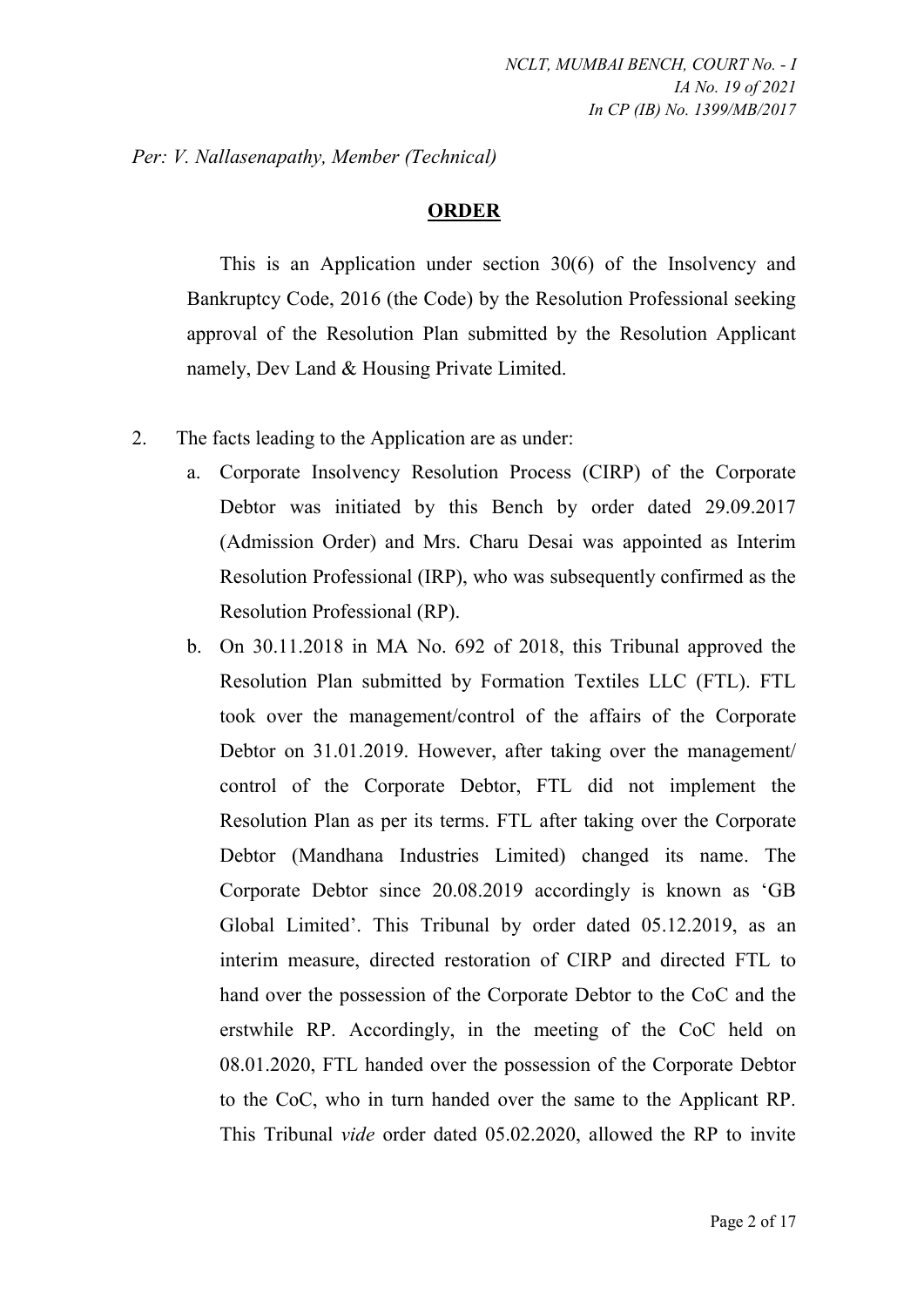fresh Resolution Plans from the Prospective Resolution Applicants (PRA) by providing additional period of 70 days to complete the resolution process.

- c. On 13.02.2020, Form G and a detailed Expression of Interest (EoI) were published in the newspapers and also on the website of the Corporate Debtor and Insolvency and Bankruptcy Board of India (IBBI). In response to Form G, the Applicant had received EoI from 8 PRAs. After conducting due diligence based on the materials on record and obtaining necessary clarification/information/documents from the PRAs, one out of the eight PRAs was found to be not meeting the eligibility criteria. On the request made by certain PRAs, the last date for submission of Resolution Plan was extended to 01.04.2020.
- d. In view of the Covid 19 pandemic, the CIRP period stood extended. Eventually, after detailed discussions and deliberations in the  $32<sup>nd</sup>$ meeting of the CoC, held on 27.08.2020, it was decided that the last date for submission of Resolution Plan should be finally extended to 10.09.2020. In the said meeting, the Applicant informed the members about the receipt of 2 new EoIs, including one from Dev Land  $\&$ Housing Private Limited (DLH). Out of the said two PRAs, only DLH was found to be eligible, thus taking the total number of eligible PRAs in the process to eight.
- e. The Applicant submits that originally when the Corporate Debtor was admitted into CIRP, the RP had appointed two registered valuers to determine the liquidation value in accordance with Regulation 27 and Regulation 35 of the IBBI (Insolvency Resolution Process for Corporate Persons) Regulations, 2016 (the Regulations). Since the valuation estimates presented by the two valuers were significantly different, a third valuer was appointed and the average of the two closest estimates was used for arriving at the liquidation value. Thus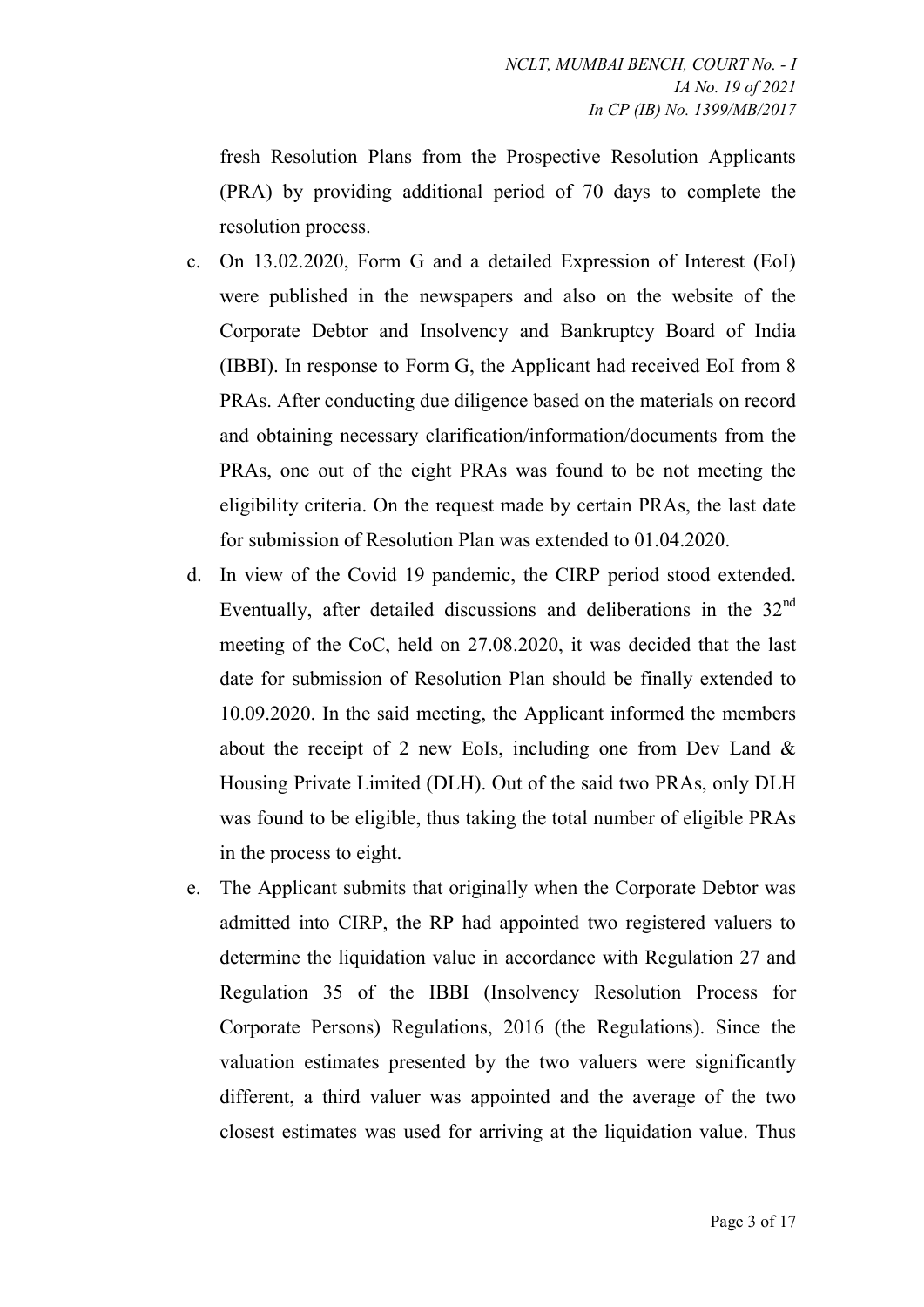the fair value and liquidation value came to ₹. 396.73 Crores and ₹.307.38 Crores respectively.

f. In view of the fact that CIRP was restored and there was a significant time lapse, Applicant again appointed two valuers to determine the fair value and liquidation value. The fair value and the liquidation value of the Corporate Debtor as on 31.07.2020 is as under:

| Particulars              | Kakode &   | Garg $\&$  | Average Value |
|--------------------------|------------|------------|---------------|
|                          | Associates | Associates |               |
| <b>Liquidation Value</b> | 179.77     | 190.88     | 184.92        |
| Fair Value               | 394.48     | 364.82     | 379.65        |

(Amounts in INR Crores)

- g. By 10.09.2020, the Resolution Plan was received from one PRA, viz. DLH. In the  $33<sup>rd</sup>$  meeting of the CoC, held on 11.09.2020, the representatives of DLH were invited to present the Resolution Plan before the CoC. After the presentation, it was decided that the RP along with her advisors would review the Resolution Plan to check its compliance with the Code and Request for Resolution Plan (RFRP) document, and formally table a Code-compliant Plan before the CoC. Thereafter, various rounds of negotiations were held with the Resolution Applicant and the Resolution Plan was revised from time to time to address the comments and concerns of the RP and CoC members.
- h. In the  $37<sup>th</sup>$  meeting of the CoC, held on 10.11.2020, the revised Resolution Plan submitted by DLH was placed for consideration. The CoC members discussed and considered the Resolution Plan as per the Evaluation Matrix, the feasibility and viability of the Resolution Plan and the report on compliance checks under Section 29A of the Code. The CoC members decided that the contours of the Resolution Plan, distribution and timelines shall be discussed internally before finalising the voting schedule. Based on the oral discussion with the Resolution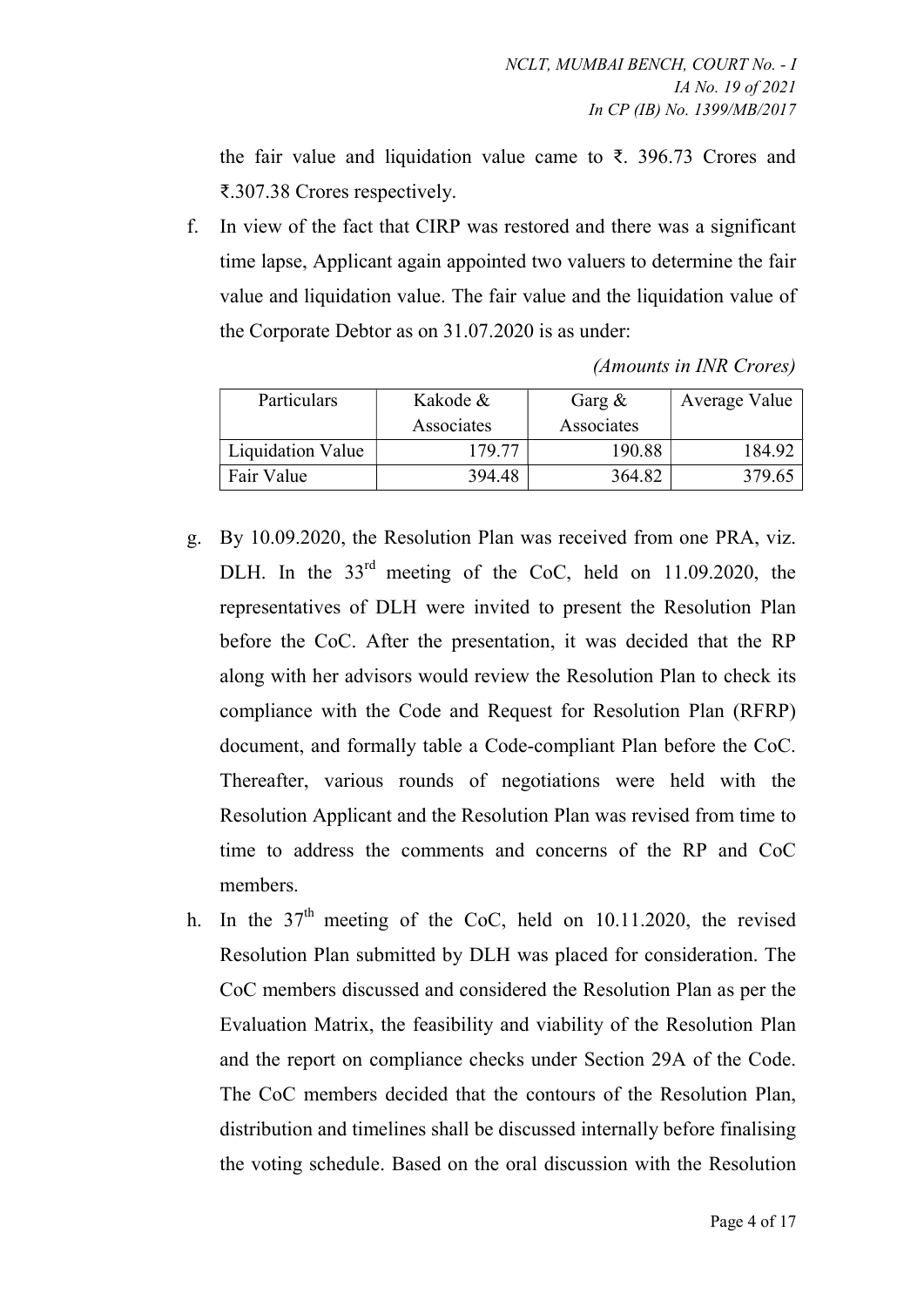Applicant, it was understood that the Resolution Applicant had proposed to increase the financial proposal to financial creditors by  $\bar{\tau}$ .6 Crores from ₹. 145 Crores to ₹. 151 Crores.

- i. At the  $38<sup>th</sup>$  meeting of the CoC, held on 07.12.2020, the members held discussions on the Resolution Plan and the distribution of Resolution Plan value amongst creditors. It was decided that the revised financial outlay proposed for the financial creditors by the Resolution Applicant and the distribution mechanism shall be put up for voting which will commence on  $9<sup>th</sup>$  December 2020 and end on  $17<sup>th</sup>$  December 2020. The last day for voting was subsequently extended to  $31<sup>st</sup>$  December 2020.
- j. An addendum dated 11.12.2020 was issued by DLH, in response to the request raised by the members of the CoC. The e-voting on the Resolution Plan was concluded on 31.12.2020 and the Resolution Plan stood approved with 67.01% voting share of the CoC. Pursuant to the approval of the Resolution Plan by the CoC, the RP issued a Letter of Intent (LoI) to DLH as the Successful Resolution Applicant (SRA) on 31.12.2020, which was accepted by DLH on 02.01.2021.
- k. DLH, the SRA submitted a Performance Bank Guarantee (PBG) on 04.01.2021 for ₹. 50 Crores as required under clause 2.11.2 of the RFRP read with the terms of the Resolution Plan approved by the CoC.

# 3. The salient features of the Resolution Plan are as under:

- A. RESOLUTION APPLICANT:
	- (i) The Resolution Applicant (RA) is a company registered in India, with its registered office at  $10^{th}$  floor, Dev Plaza, Opp. Andheri Fire Station, S. V. Road, Andheri (W), Mumbai – 400 058. The business started in the year 2000 by the name of Dev Construction under the leadership of Mr. Vijay Thakkar. The firm was converted into private limited company by the name of "Dev Land & Housing Pvt Ltd" and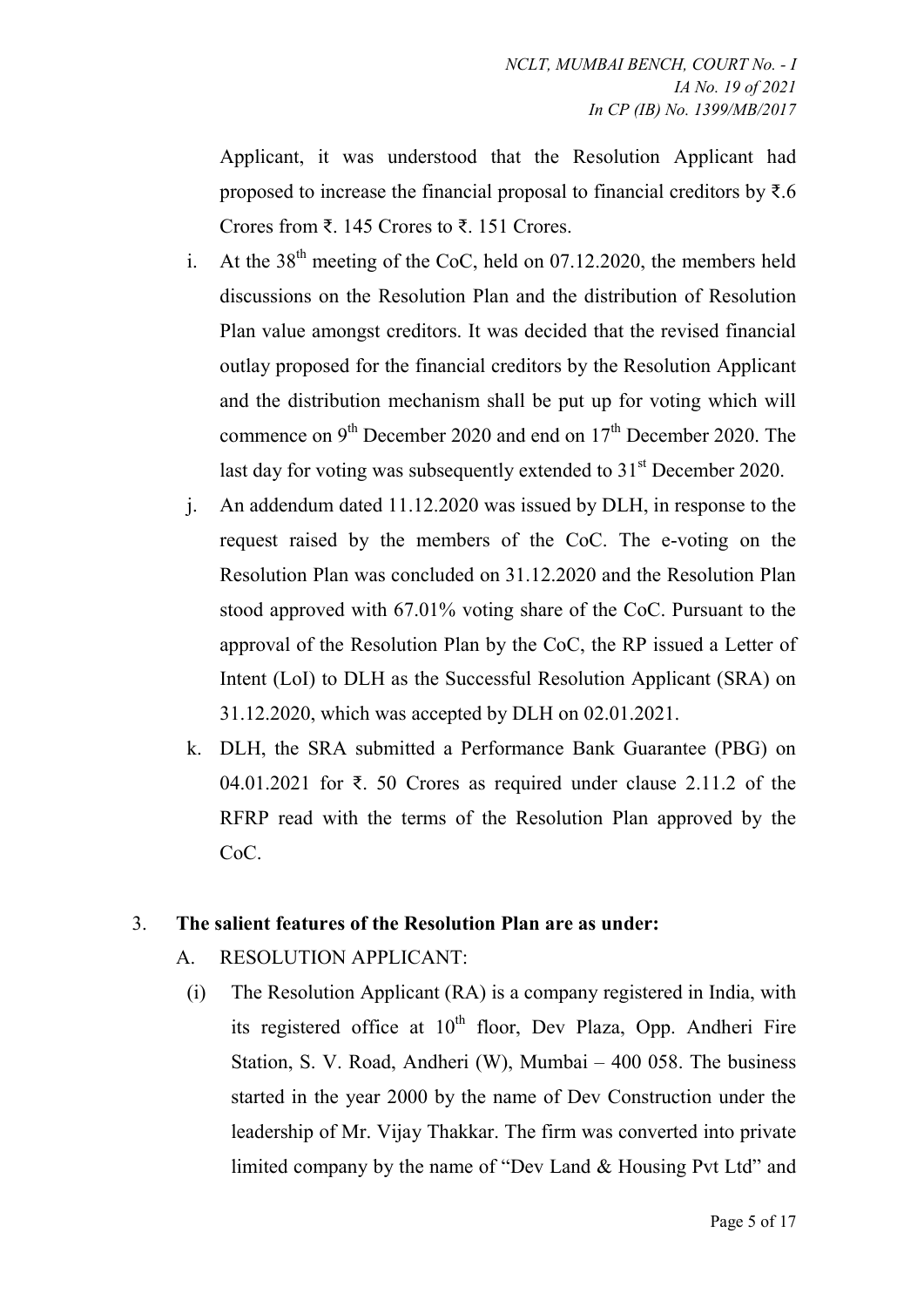was incorporated on  $19<sup>th</sup>$  April 2006. The RA has been into realestate development and construction since inception. It has vast experience in various residential, commercial complexes and retail spaces in western suburbs of Mumbai including JVPD (Juhu), Bandra, Khar, Andheri and Thane. The RA has completed more than 60 projects across Mumbai and multiple projects are ongoing.

(ii) The RA with a net worth of  $\bar{\tau}$ . 130.07 Crores as on March 31, 2020 is managed by Mr. Vijay Thakkar who is the major shareholder with 97.7% shareholding. The balance shareholding remains with his friends and family members.

# B. TERM OF RESOLUTION PLAN:

The term of the Resolution Plan shall commence on the Plan Approval Date and shall continue until the Discharge Date, i.e. 12 months from Infusion Date.

# C. CAPITAL REDUCTION & EQUITY INFUSION:

The Plan provides for reduction of existing equity share capital and issue of new shares to the Resolution Applicant. Thereupon the RA will hold 99.94% of share capital of the Company. The RA shall infuse ₹. 50 Crores as Share Application Money into the Corporate Debtor by utilizing certain Fixed Deposits available with the RA which were utilized for providing the PBG as required under the RFRP. Simultaneously and immediately on the infusion date, the original PBG shall be returned to the RA as per procedure detailed in the Plan.

# D. SUMMARY OF FINANCIAL PROPOSAL:

(i) The total financial outlay proposed as per clause 12.2 of the Resolution Plan is as under: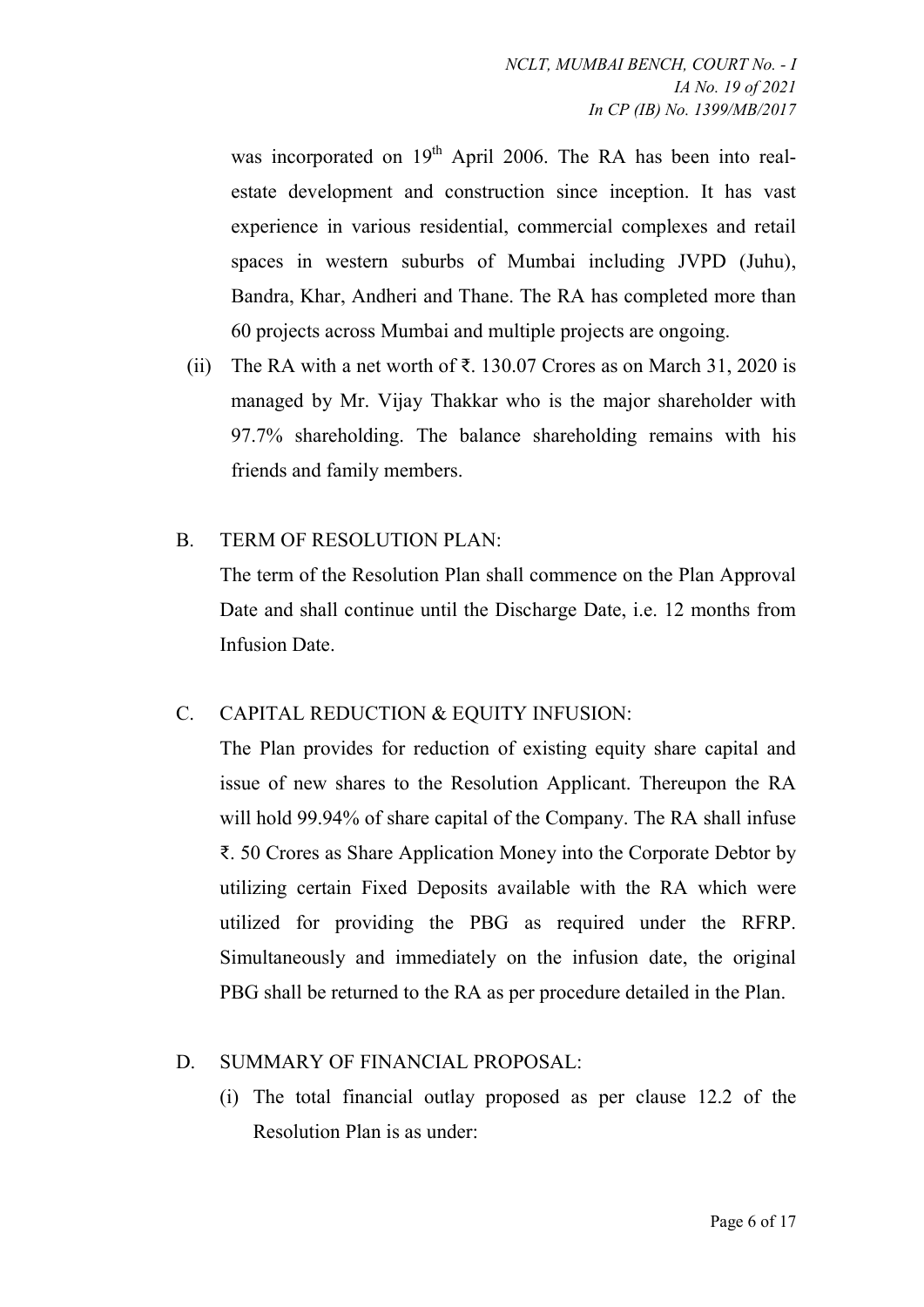| (Amounts in INR Crores) |  |  |  |
|-------------------------|--|--|--|
|-------------------------|--|--|--|

| Sr. | Payment to be made               | <b>Admitted amount</b> | <b>Allotted</b> | $\frac{6}{9}$  |
|-----|----------------------------------|------------------------|-----------------|----------------|
| No. |                                  |                        | amount          |                |
| 1.  | <b>CIRP Costs</b>                | NA                     | 20.65           | $\overline{a}$ |
| 2.  | <b>Financial Creditors</b>       | 1180.95                | 151.00          | 13%            |
| 3.  | Operational Creditors - trade    | 0.33                   | 0.02            | $7\%$          |
|     | creditors prior to phase $- I -$ |                        |                 |                |
|     | Admitted                         |                        |                 |                |
| 4.  | Operational<br>Creditors         | 1.59                   | 0.40            | 25%            |
|     | employees / workmen              |                        |                 |                |
| 5.  | Operational<br>Creditors         | admitted<br>None       | 1.00            |                |
|     | <b>Statutory Dues</b>            | (certain claims filed- | (For Tax)       |                |
|     |                                  | disputed)              |                 |                |
| 6.  | Operational Creditors - Prior    | None admitted          | 1.63            |                |
|     | <b>SRA Period</b>                | (22.23)                |                 |                |
|     | <b>ACTUAL PAYOUT</b>             |                        | 174.70          |                |
| 7.  | Allotted<br>Standstill<br>Amount | NA                     | 0.50            |                |
|     | (costs for monitoring committee) |                        |                 |                |
| 8.  | Lease Liabilities                | NA<br>(showing)<br>in  | 5.79            |                |
|     |                                  | $accounts - 5.79$      |                 |                |
| 9.  | Employee Gratuity Provisions     | (provision<br>NA<br>1n | 6.11            |                |
|     | (short term and long term)       | $accounts-6.11)$       |                 |                |
| 10. | <b>Working Capital</b>           | NA                     | 25.00           |                |
| 11. | Capex                            | NA                     | 10.00           |                |
|     | <b>Total</b>                     |                        | 222.10          |                |

(ii) The timelines proposed for the payment of the amount proposed under the Resolution Plan as per clause 4 of the addendum thereto Resolution Plan is as under:

| Sr. No.      | Date                              | Amount          |
|--------------|-----------------------------------|-----------------|
|              |                                   | (in INR Crores) |
|              | On Infusion Date                  | 55.00           |
|              | 30 days from the Effective Date*  | 10.00           |
| 3            | On the Closing Date               | 15.00           |
|              | On the Half Year Date             | 20.00           |
|              | On or prior to the Discharge Date | 74.70           |
| <b>TOTAL</b> |                                   | 174.70          |

\*The date this order is made available on this Authority's website.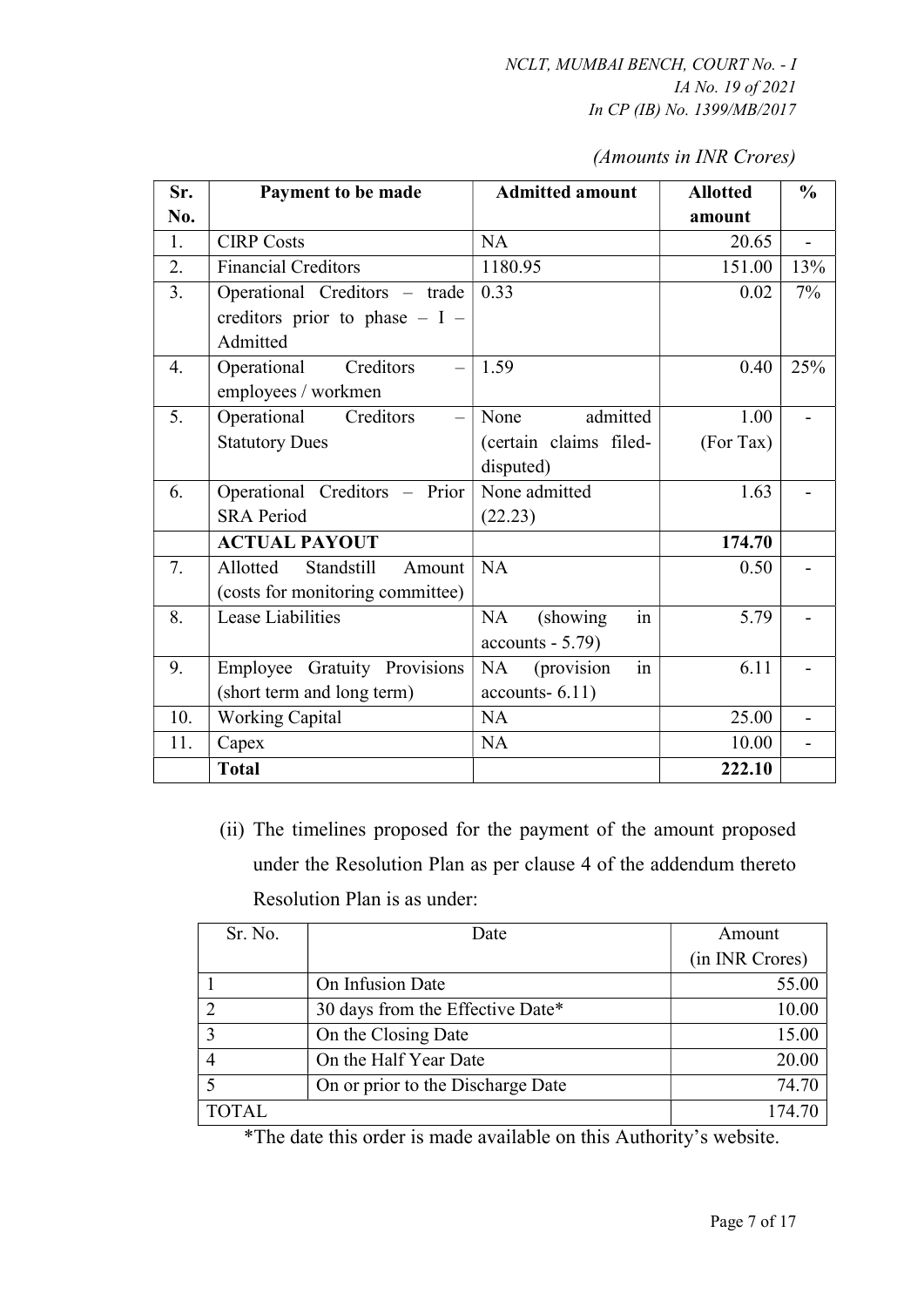- (iii) Pay-out proposed for CIRP costs under the Resolution Plan as per clause 12.3 thereof Resolution Plan is as under:
	- CIRP 1 costs: ₹. 3.91 Crores
	- CIRP 2 costs: ₹. 16.73 Crores (till June 2020)
	- CIRP costs allotted amount in the Resolution Plan: ₹. 20.65 Crores

Resolution Plan provides that CIRP costs of ₹. 20.65 Crores will be paid in priority to any payment to the creditors.

For any shortfall in amount for pay-out of CIRP costs above ₹.20.65 Crores (CIRP costs from July 2020 till the approval of the Resolution Plan) will be borne by the Financial Creditors by making a cut from their share proposed.

(iv) Pay-out proposed for financial creditors as per clause 12.5.2 of the Resolution Plan is as under:

| <b>Financial Creditors</b>     | Category   | <b>Admitted Amount</b> | Allotted | $\frac{0}{0}$ |
|--------------------------------|------------|------------------------|----------|---------------|
|                                |            |                        | Amount   |               |
| Secured financial<br>creditors | Dissenting | 389.63                 | 72.41    | 19%           |
|                                | Assenting  | 774.14                 | 78.59    | 10%           |
| Unsecured                      | Dissenting | NA                     | NA       | $0\%$         |
| financial creditors            | Assenting  | 17.17                  |          | $0\%$         |
| Total                          |            | 1180.95                | 151.00   | 13%           |

#### E. SOURCE OF FUNDS:

The SRA proposes to make payments to the creditors of the Corporate Debtor by infusing funds into the Corporate Debtor as follow:

- a. Upfront Equity Infusion  $\bar{\tau}$ . 50 Crores through share application money.
- b. Upfront Unsecured Loan ₹. 5 Crores.
- c. Sale of assets (of the Corporate Debtor described in Clause 5.3 (c) of the Resolution Plan) – SRA assumes ₹. 20 Crores will be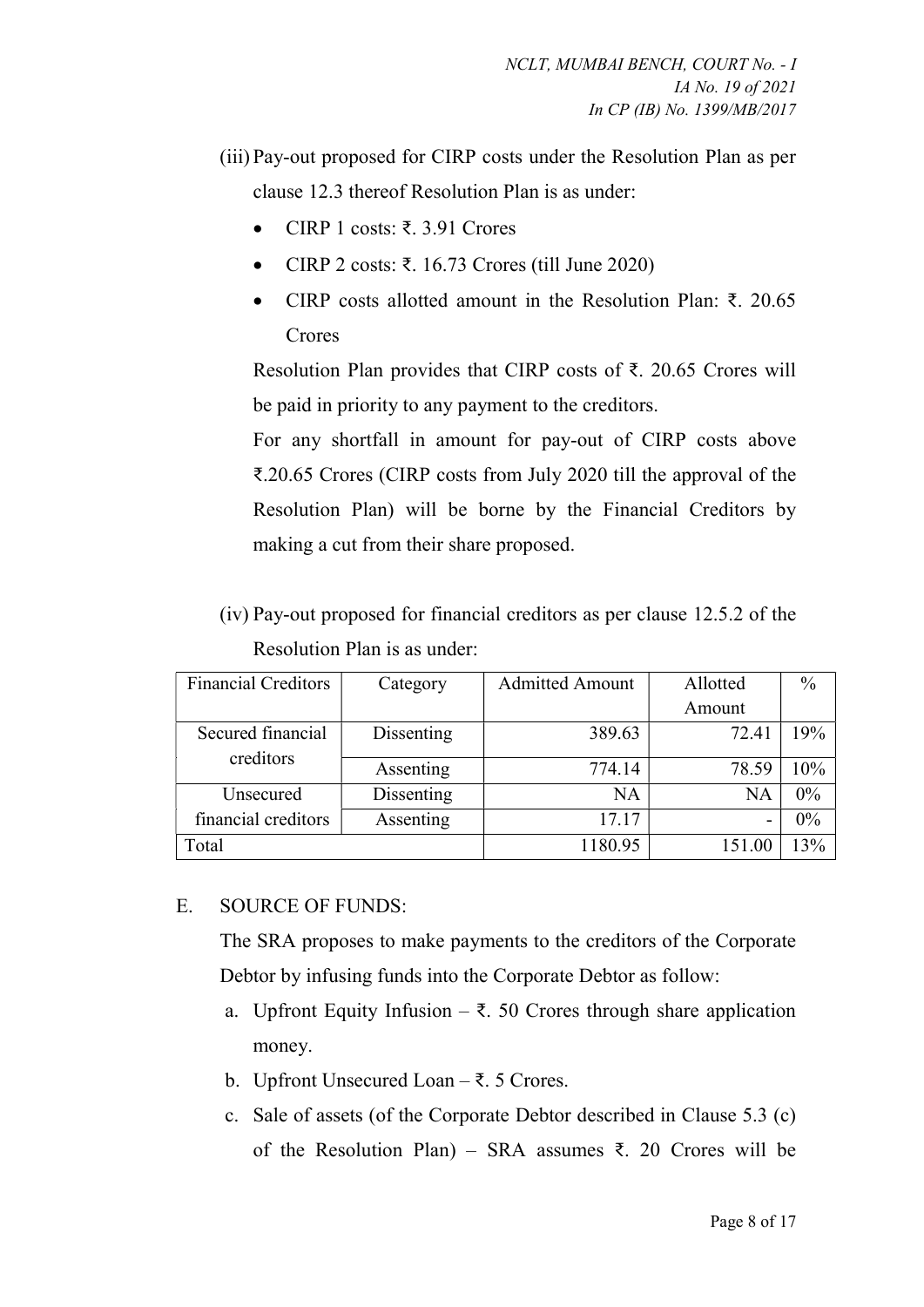received within Year-1. However, no value can be given as of now as the value will depend on the sale consideration to be received.

For the balance amount out of the total pay-out to the creditors, SRA will infuse sufficient amount as unsecured loans (Clause 5.3 (d) of the Resolution Plan). Such unsecured loans will be interest free till the time financial creditors are repaid and stand subordinated to the loans of the financial creditors.

# F. MANAGEMENT OF THE CORPORATE DEBTOR:

As stated in clause 6.2 of the Resolution Plan, with effect from the plan approval date, the supervision and duty to oversee the implementation of the Resolution Plan shall vest with the Monitoring Committee, which shall be deemed to have been constituted as on the plan approval date. The Monitoring Committee shall comprise of:

- a. Two representatives of the SRA.
- b. Two representatives of the financial creditors.
- c. One reputed textile expert.

The Monitoring Committee shall have the same powers, role and rights as the Board of Directors (BoD) of the Corporate Debtor, until the infusion date. The Monitoring Committee will thus have the power to manage day-to-day operations of the Corporate Debtor, till the infusion date. Subsequent thereto, the powers of the BoD shall vest with the new BoD appointed in accordance with clause 5.1(iii)(e) of the Resolution Plan. Post the infusion date, the Monitoring Committee will continue only to supervise the implementation of the Resolution Plan till the discharge date.

# G. COMPLIANCE WITH THE CODE AND REGULATIONS:

The RP submits that the Resolution Plan meets the requirements of Section 30(2) of the Code in the following manner: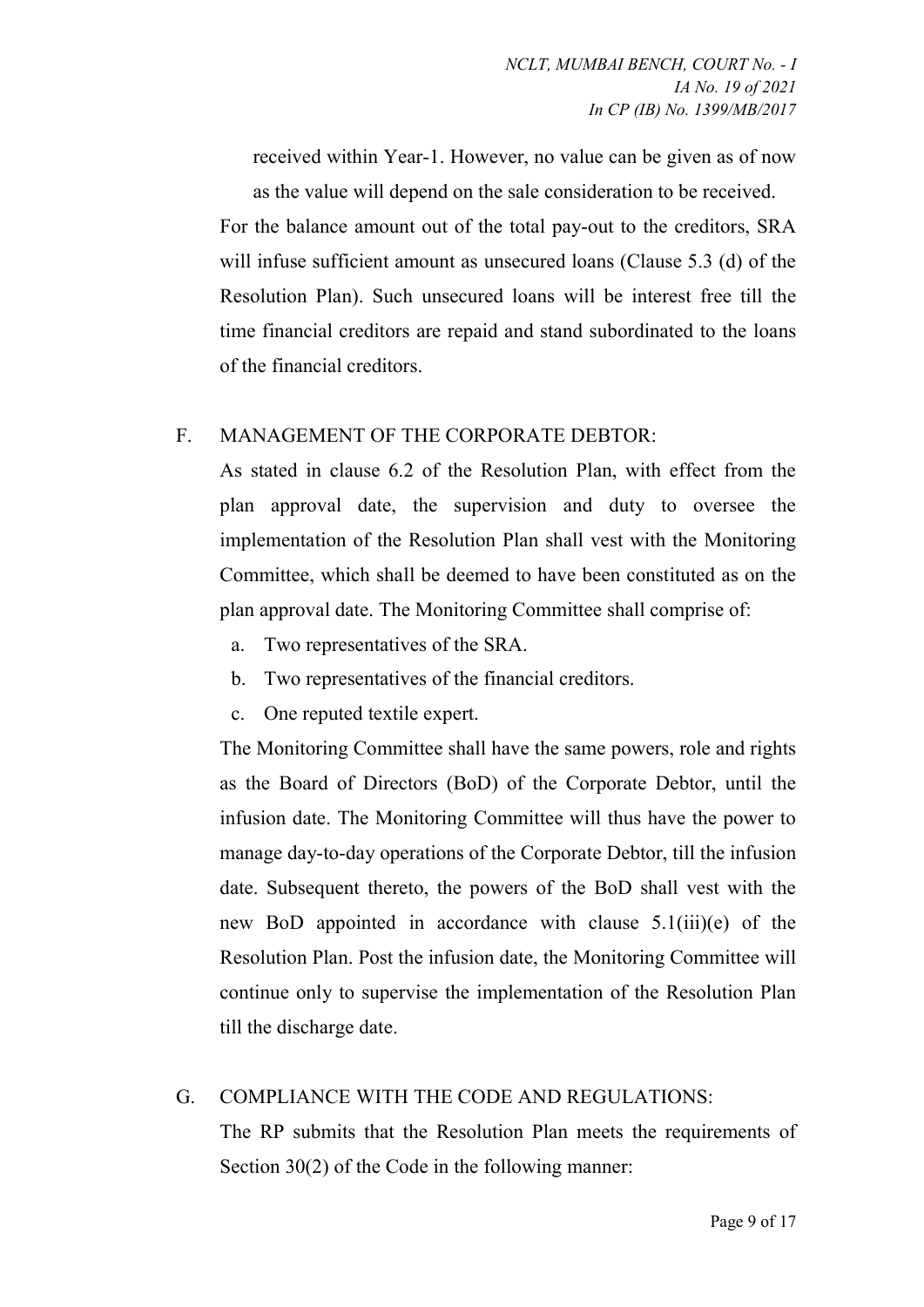- a. Provides for the priority payment of CIRP costs in full from the funds to be infused by the Resolution Applicant as per clause 4.3(i).
- b. Provides for the payment of the debts of the Operational Creditors and of the dissenting financial creditors as per clause  $4.3(iii)(c)$  and clause  $4.3(iv)(b)$ .
- c. Provides for the management of the affairs of the Corporate Debtor after approval of the Resolution Plan as per clause 6.1.
- d. Provides for the implementation and supervision of the Resolution Plan as per clause 5 read with clause 6.3.
- e. The Resolution Applicant has given a declaration that the Resolution Plan does not contravene any provisions of the law for the time being in force.

The Resolution Plan is in compliance of the Regulation 38 of the Regulations in terms of Section 30(2)(f) of the Code as under:

- a. Provides for payment due to the Operational Creditor in priority over Financial Creditor (Regulation 38(1)(a)) as per clause  $4.3(iv)(d)$ .
- b. Provides for payment due to the dissenting financial creditors in priority over assenting financial creditor (Regulation 38(1)(b)) as per clause  $4.3(iii)(c)$ .
- c. Declaration by the Resolution Applicant that the Resolution Plan has considered the interest of all the stakeholders of the Corporate Debtor, keeping in view the objectives of the Code (Regulation 38(1A)) as per clause 4.5.
- d. Declaration by the Resolution Applicant that neither the Resolution Applicant nor any of its related party has either failed or contributed to the failure of the implementation of any other approved Resolution Plan (Regulation 38(1B)) as per clause  $2.9(iii)$ .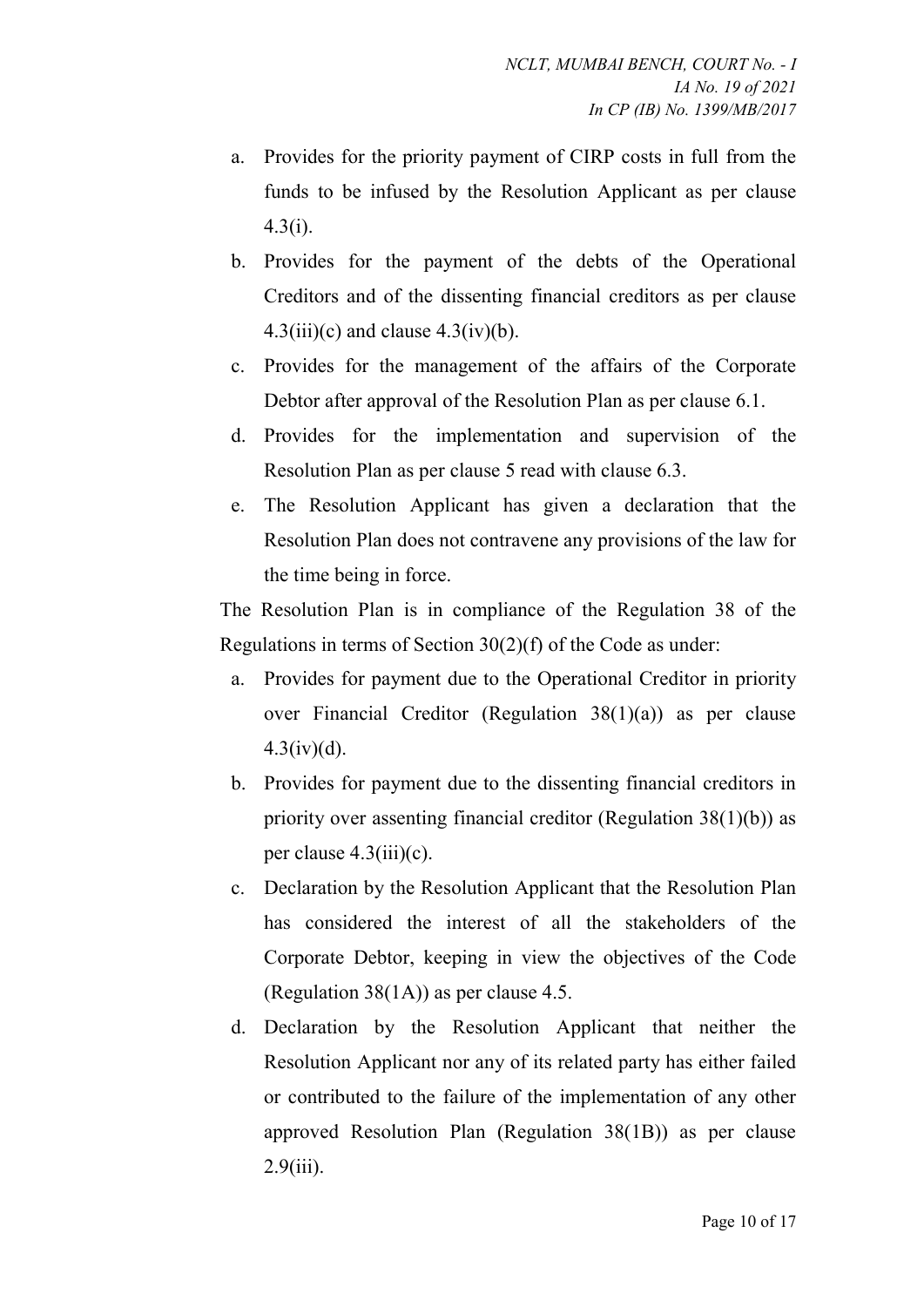- e. Provides for term and implementation schedule, management and control of the Corporate Debtor and adequate means for supervising its implementation (Regulation 38(2)) as per clause 8.1, 5.1(vii), 6.1, 6.2 and 6.3.
- f. Demonstrates that it has addressed the cause of default, feasibility and viability, provisions for effective implementation, provisions for approvals required and the timelines for the same, capability to implement the Resolution Plan (Regulation 38(3)) as per clause 3.2, 7, 5, 9.9 and 2.

# H. RELIEFS AND CONCESSIONS:

The SRA has sought for general reliefs, concessions and dispensations at Clause 10 of the Resolution Plan.

# I. STATUS OF THE OPERATIONAL CREDITORS DURING THE PERIOD IN WHICH THE CORPORATE DEBTOR WAS UNDER THE CONTROL OF THE FORMER SRA (FTL):

It is submitted that the former SRA has created a liability towards the Operational Creditors to the extent of ₹. 22.53 Crores and a sum of ₹.1.63 Crores is provided to them under this Resolution Plan. Hence, there is a balance of ₹. 20.9 Crores payable to this category of the Operational Creditors. For this balance amount payable, the CoC has submitted that this category of Operational Creditor shall be treated as pre-CIRP Operational Creditors. However, we are unable to concede to such submission. The rights of this category of Operational Creditors cannot be decided the way opined/suggested by the CoC. It is to be noted that these creditors cannot even file their claims. This does not relate to pre-CIRP liability but a liability created by the former SRA. We feel that the commercial wisdom of the CoC cannot be stretched to a situation where the rights of these creditors can be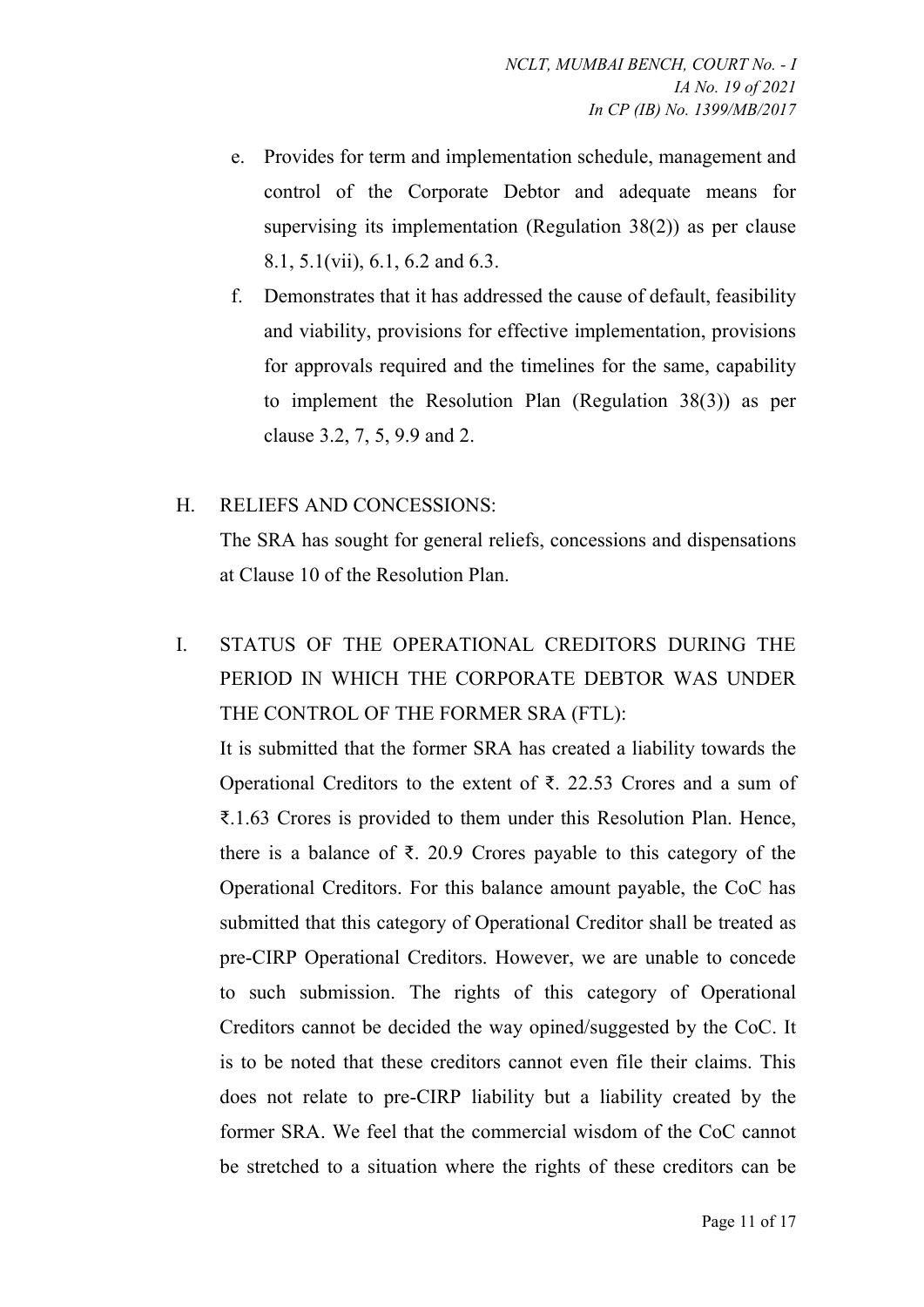decided by the CoC. In fact, the liabilities were created by the former SRA during the period the Company was under its management. A decision relating to such liability by the CoC adversely affecting the rights of these category of creditors to the extent of around ₹. 20.9 Crores, could not be decided without hearing the affected parties. Hence in our considered opinion the CoC cannot be held competent to take such a decision and such a decision would not come within the domain of its commercial wisdom. This issue has to be decided only after hearing such category of Operational Creditors in an appropriate proceeding as and when initiated. However, we are making it clear that the present RA (DLH) shall not in any manner be held accountable for this liability of ₹. 20.9 Crores.

# J. FURNISHING OF PERFORMANCE BANK GUARANTEE:

Even though Clause 2.11.2 of the RFRP document prescribes that the PBG of ₹. 50 Crores shall be valid until the earlier of: (i) all the dues payable by the SRA in relation to the Resolution Plan and/or under the virtue of the RFRP have been fully paid and its claim satisfied or discharged; or (ii) till the CoC and/or if the CoC as a body does not subsist, by financial creditors having more than 51% voting share in the CoC, certifies that the Resolution Plan has been effected to the satisfaction of the CoC and/or, if the CoC as a body does not subsist, by financial creditors having more than 51% voting share in the CoC; or (iii) such other period as may be required by the CoC (as assisted by the Resolution Professional) and/or if the CoC as a body does not subsist, by financial creditors having more than 51% voting share in the CoC. The CoC in its commercial wisdom has permitted the SRA to take back the PBG immediately on the approval of the Resolution Plan by this Authority so that the fixed deposits on the security of which PBG was issued can be utilized for infusion. We do not want to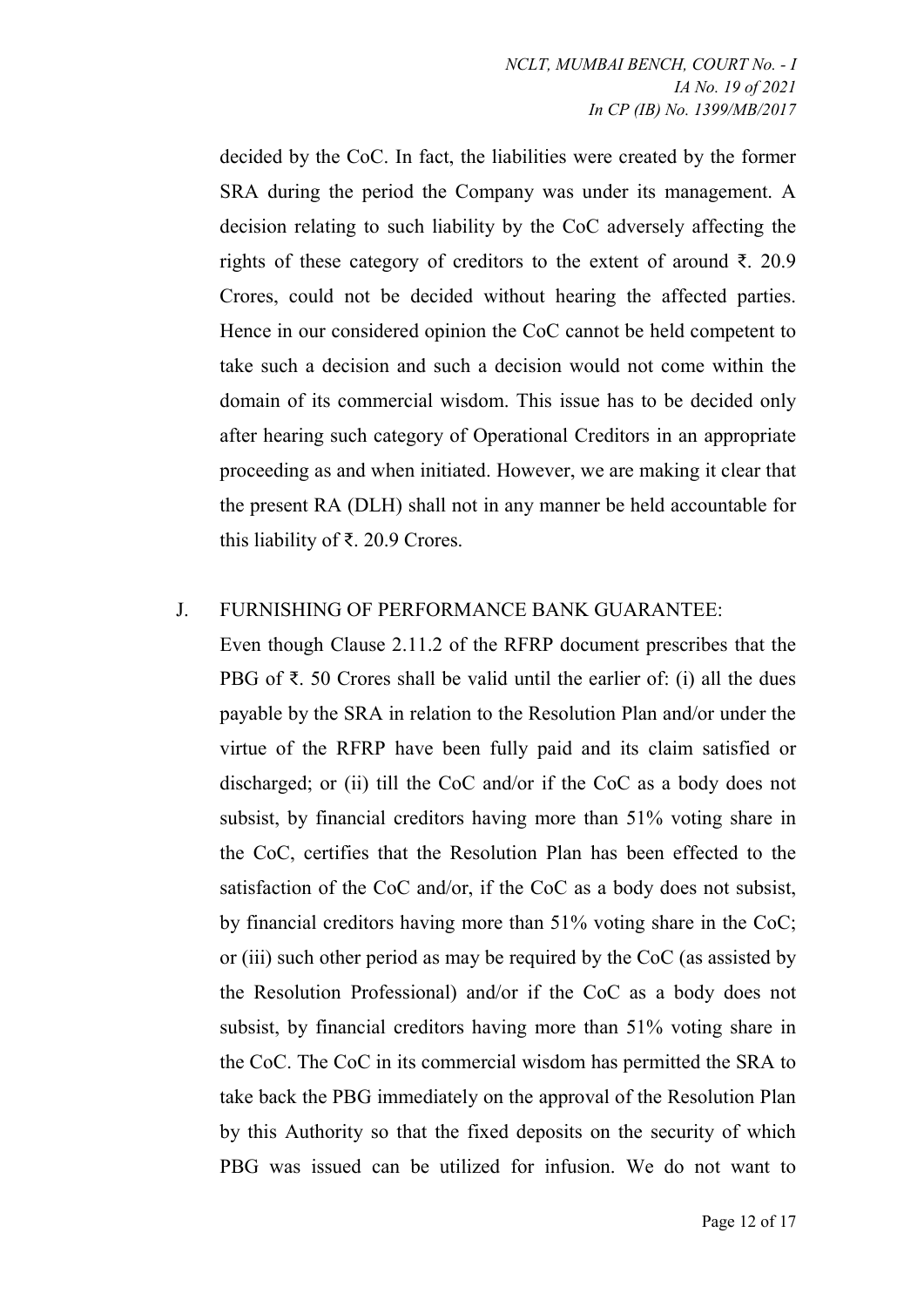interfere with such decision of the CoC, even if this is a diversion from the requirements of the RFRP.

# K. UTILIZATION OF FIXED DEPOITS OF FORMER SRA (FTL) LYING WITH THE CORPORATE DEBTOR:

As a part of the Resolution Plan, it has been submitted that the former SRA has infused ₹. 42.99 Crores into the Corporate Debtor which is reflected in the current liability and the amount is kept as a fixed deposit with Bank of Baroda, the lead bank. This amount was infused as share application money. But the shares were not issued. It is stated by the new SRA that such amount infused by the former SRA is not an asset over which it or the Corporate Debtor would have any interest and the treatment of this amount shall be at the instructions of the Financial Creditors in accordance with the orders of the Adjudicating Authority. As already stated by the (new) SRA in its Resolution Plan, we hereby direct that such fixed deposits of ₹. 42.99 Crores shall be retained intact and shall abide by orders passed by this Authority as and when felt necessary.

- L. The SRA proposes that any amount realized pursuant to the sale of the Karnataka Industrial Area Development Board (KIADB) property of the Corporate Debtor, until the Discharge Date, shall be paid by the Resolution Applicant to the Financial Creditors. This shall be over and above the FC discharge amount that is being offered to the Financial Creditors by the Resolution Applicant under this Plan.
- M. In the event any transaction is avoided / set aside by the Adjudicating Authority in terms of Sections 43, 45, 47, 49, 50 or 66 of the Code, and any amount is received by the Resolution Professional and/or the Corporate Debtor in furtherance thereof, such sums shall be for the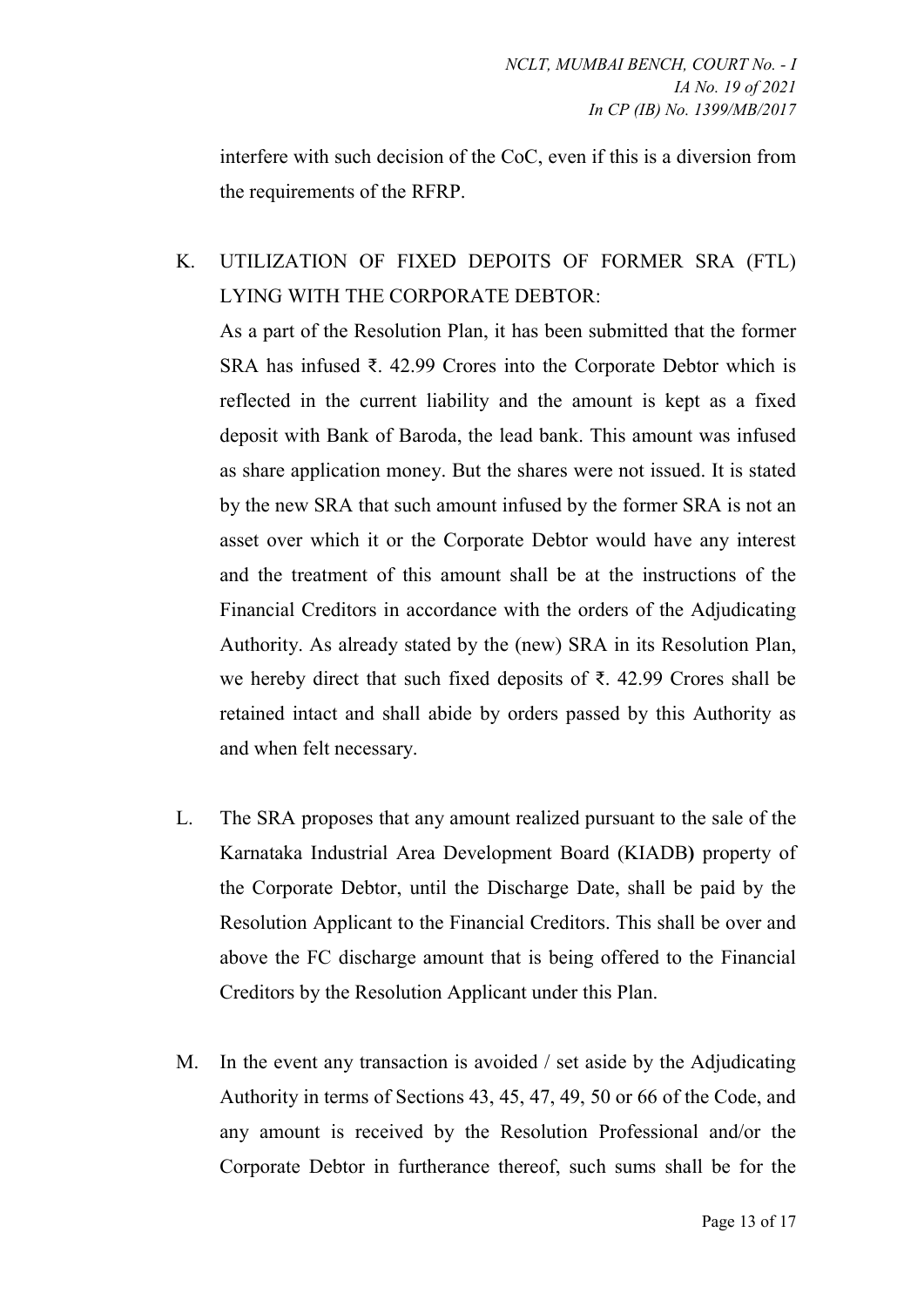benefit of the Financial Creditors and shall be a pass- through amount to the Financial Creditors, in addition to the FC Discharge Amount. The costs of prosecuting these Applications shall be borne by the Financial Creditors.

4. We have heard the counsel appearing for the various parties and have gone through the Resolution Plan and relevant records. It is beneficial to refer to the observation of the Hon'ble Supreme Court in Committee of Creditors of Essar Steel India Limited Vs. Satish Kumar Gupta &Ors.: (2019) SCC OnLine SC 1478 as under:

"67. …………

A successful resolution Applicant cannot suddenly be faced with "undecided" claims after the Resolution Plan submitted by him has been accepted as this would amount to a hydra head popping up which would throw into uncertainty amounts payable by a prospective resolution Applicant who successfully take over the business of the corporate debtor. All claims must be submitted to and decided by the resolution professional so that a prospective resolution Applicant knows exactly what has to be paid in order that it may then take over and run the business of the corporate debtor. This the successful resolution Applicant does on a fresh slate, as has been pointed out by us hereinabove."

- 5. In view of the above ruling of the Apex Court, the Resolution Applicant takes over the Corporate Debtor with all its assets and liabilities as specified in the Resolution Plan subject to orders passed herein. As already indicated the Resolution Plan has been approved by the CoC with 67.01% votes in its meeting held on 31.12.2020.
- 6. In K. Sashidhar v. Indian Overseas Bank & Others: 2019 SCC Online SC 257 (=  $(2019)$  12 SCC 150) the Hon'ble Apex Court held that if the CoC had approved the Resolution Plan by requisite percent of voting share, then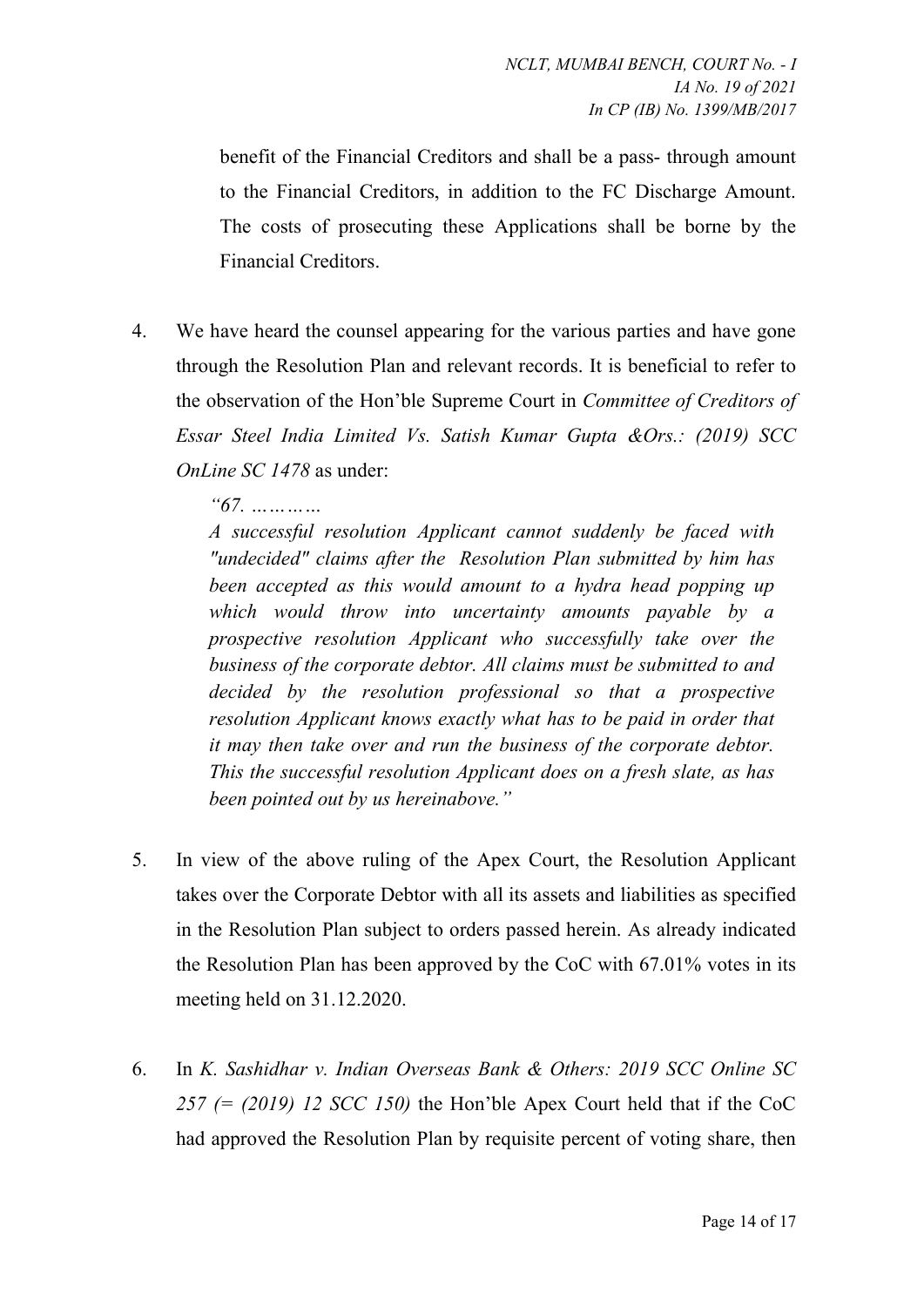as per section 30(6) of the Code, it is imperative for the Resolution Professional to submit the same to the Adjudicating Authority (NCLT). On receipt of such a proposal, the Adjudicating Authority is required to satisfy itself that the Resolution Plan as approved by CoC meets the requirements specified in Section 30(2). The Hon'ble Court observed that the role of the NCLT is 'no more and no less'. The Hon'ble Court further held that the discretion of the Adjudicating Authority is circumscribed by Section 31 and is limited to scrutiny of the Resolution Plan "as approved" by the requisite percent of voting share of financial creditors. Even in that enquiry, the grounds on which the Adjudicating Authority can reject the Resolution Plan is in reference to matters specified in Section 30(2) when the Resolution Plan does not conform to the stated requirements.

7. In CoC of Essar Steel (supra) the Hon'ble Apex Court clearly laid down that the Adjudicating Authority would not have power to modify the Resolution Plan which the CoC in their commercial wisdom have approved. In para 42 Hon'ble Court observed as under:

> "Thus, it is clear that the limited judicial review available, which can in no circumstance trespass upon a business decision of the majority of the Committee of Creditors, has to be within the four corners of section  $30(2)$  of the Code, insofar as the Adjudicating Authority is concerned, and section 32 read with section 61(3) of the Code, insofar as the Appellate Tribunal is concerned, the parameters of such review having been clearly laid down in K. Sashidhar (supra)."

8. In view of the discussions and the law thus settled, the instant Resolution Plan meets the requirements of Section 30(2) of the Code and Regulations 37, 38, 38(1A) and 39(4) of the Regulations. The Resolution Plan is not in contravention of any of the provisions of Section 29A of the Code and is in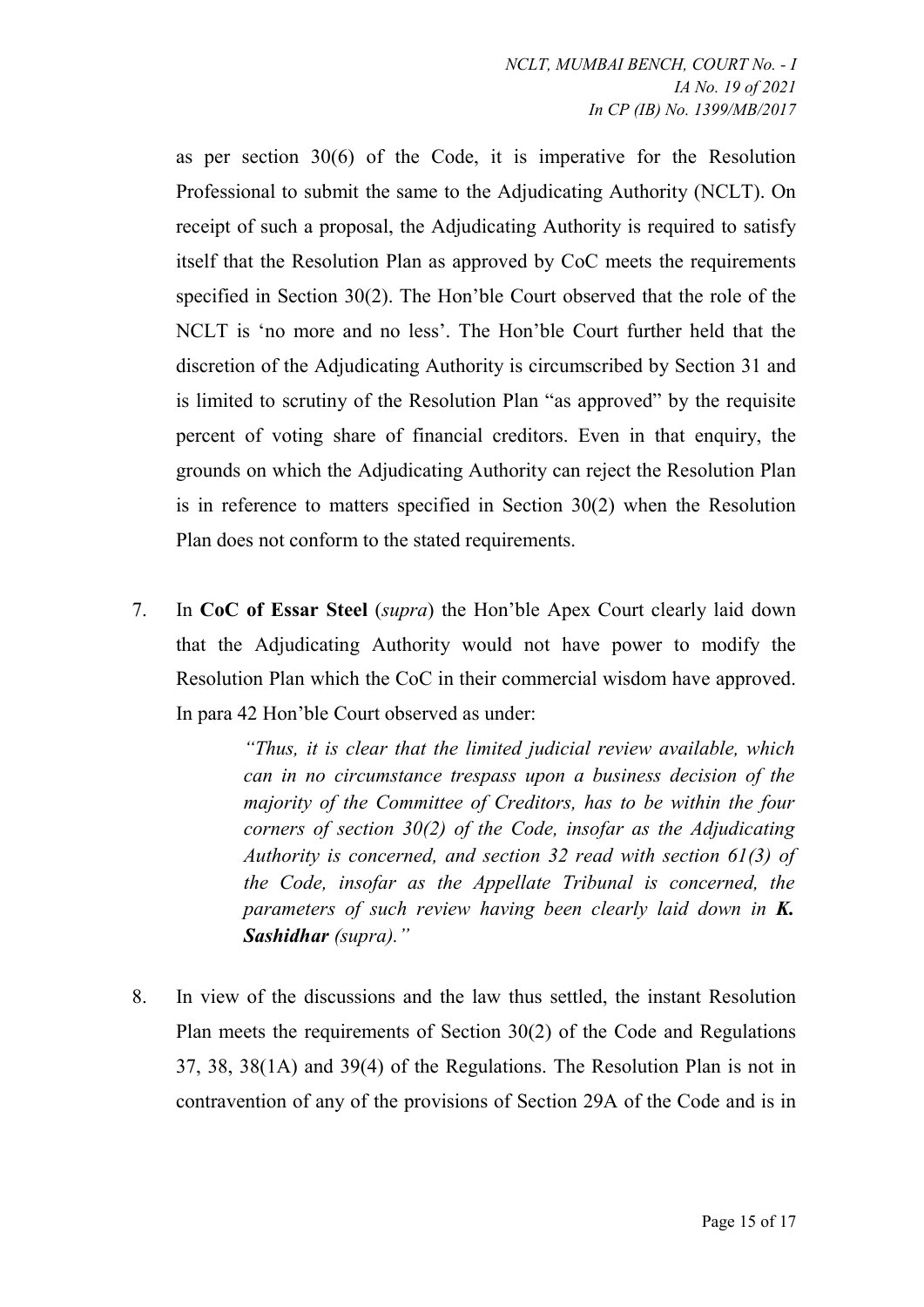accordance with law. The same needs to be approved as provided under Section 31 of the Code. Hence ordered.

#### **ORDER**

The Application be and the same is allowed. The Resolution Plan submitted by Dev Land & Housing Private Limited annexed to the Application is hereby approved. It shall become effective from this date and shall form part of this order.

- i. It shall be binding on the Corporate Debtor, its employees, members, creditors, including the Central Government, any State Government or any local authority to whom a debt in respect of the payment of dues arising under any law for the time being in force is due, guarantors and other stakeholders involved in the Resolution Plan.
- ii. As far as the permits held by the Corporate Debtor and the rights and benefits accrued therein, the Corporate Debtor (under the new Management) needs to approach the authorities concerned for renewal and that the same may have to be considered by them favourably, subject to relevant Laws and Rules, so that the implementation of Plan becomes smooth.
- iii. With regard to the reliefs and concessions sought by the Resolution Applicant in respect of the Corporate Debtor, the Monitoring Committee or the new Management, as the case maybe may approach the respective authorities and departments for such reliefs. The authorities concerned may favourably consider such applications as deemed proper under law, keeping in view the object of resolution of the Corporate Debtor as envisaged in the Code and various pronouncements of the Hon'ble Apex Court.